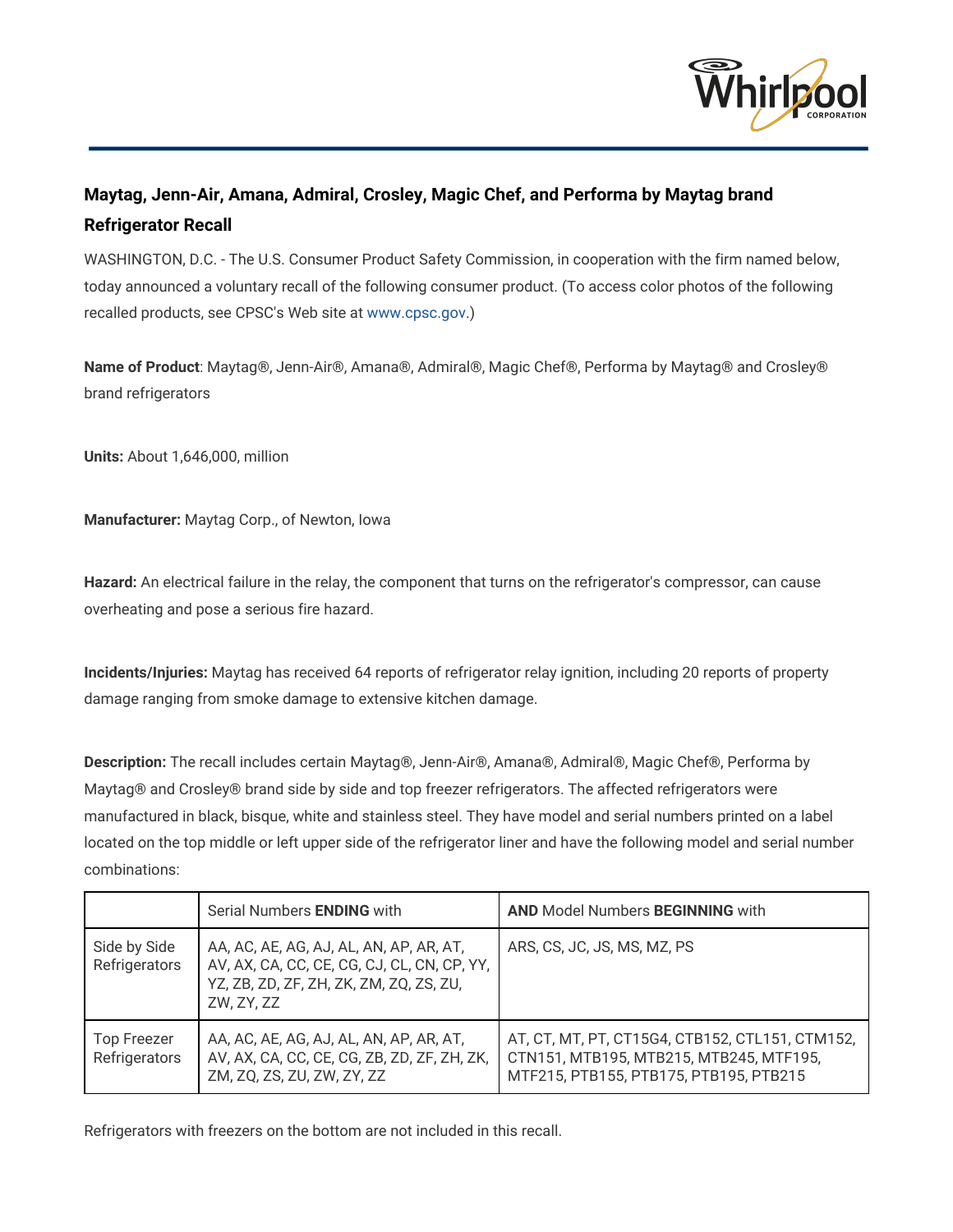**Sold at:** Department and appliance stores and by homebuilders nationwide from January 2001 through January 2004 for between about \$350 and \$1600.

**Manufactured in:**United States

**Remedy:**Consumers should immediately contact Maytag to determine if their refrigerator is included in the recall and to schedule a free in-home repair. Consumers should not return the refrigerator to the retailer where it was purchased.

**Consumer Contact:**For more information, contact Maytag toll-free at (866) 533-9817 Monday - Friday 8am - 8pm EST.



#### **Representative Models:**

Figure 1: Side by Side model Figure 2: Top Freezer model Figure 3: Model/Serial Label

The U.S. Consumer Product Safety Commission is charged with protecting the public from unreasonable risks of serious injury or death from thousands of types of consumer products under the agency's jurisdiction. The CPSC is committed to protecting consumers and families from products that pose a fire, electrical, chemical, or mechanical hazard. The CPSC's work to ensure the safety of consumer products - such as toys, cribs, power tools, cigarette lighters, and household chemicals - contributed significantly to the decline in the rate of deaths and injuries associated with consumer products over the past 30 years.

To report a dangerous product or a product-related injury, call CPSC's hotline at (800) 638-2772 or CPSC's teletypewriter at (800) 638-8270. To join a CPSC email subscription list, please go to [https://www.cpsc.gov/cpsclist.aspx.](https://www.cpsc.gov/cpsclist.aspx) Consumers can obtain this release and recall information at CPSC's Web site at [www.cpsc.gov.](http://www.cpsc.gov/)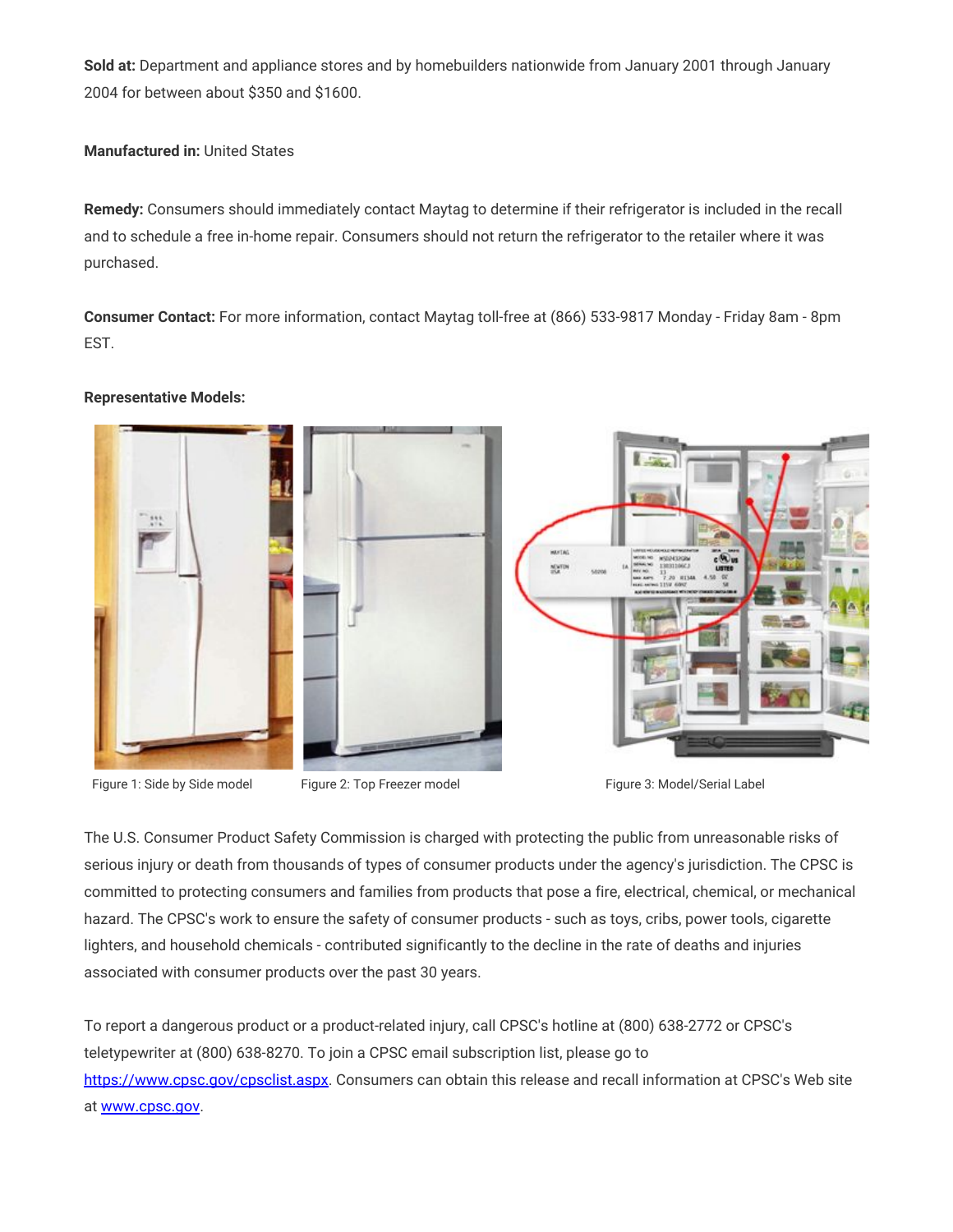# **Frequently Asked Questions**

### **Why is Maytag Corporation recalling these refrigerators?**

The safety of Maytag Corporation customers is our top priority. Therefore, Maytag Corporation, in voluntary cooperation with the Consumer Product Commission (CPSC), is conducting a recall of approximately 1.6 million Maytag®, Jenn-Air®, Amana®, Admiral®, Magic Chef®, Performa by Maytag® and Crosley® brand side by side and top freezer refrigerators due to fire hazard.

### **Why didn't Maytag test these refrigerators before marketing them?**

The safety of Maytag Corporation customers is our top priority. Therefore, we conduct extensive product testing during all phases of development. If a safety issue is identified, we move swiftly to find affected units and resolve the issue.

### **Which refrigerators are being recalled?**

Approximately 1.6 million Maytag®, Jenn-Air®, Amana®, Admiral®, Magic Chef®, Performa by Maytag® and Crosley® brand side by side and top freezer refrigerators are being recalled. The affected refrigerators were manufactured in black, bisque, white and stainless steel. They have model and serial numbers printed on a label located on the top middle or left upper side of the refrigerator liner and have the following model and serial number combinations.

|                                     | Serial Numbers ENDING with                                                                                                                   | <b>AND Model Numbers BEGINNING with</b>                                                                                                        |
|-------------------------------------|----------------------------------------------------------------------------------------------------------------------------------------------|------------------------------------------------------------------------------------------------------------------------------------------------|
| Side by Side<br>Refrigerators       | AA, AC, AE, AG, AJ, AL, AN, AP, AR, AT, AV, AX,<br>CA, CC, CE, CG, CJ, CL, CN, CP, YY, YZ, ZB, ZD,<br>ZF, ZH, ZK, ZM, ZQ, ZS, ZU, ZW, ZY, ZZ | ARS, CS, JC, JS, MS, MZ, PS                                                                                                                    |
| <b>Top Freezer</b><br>Refrigerators | AA, AC, AE, AG, AJ, AL, AN, AP, AR, AT, AV, AX,<br>CA, CC, CE, CG, ZB, ZD, ZF, ZH, ZK, ZM, ZQ, ZS,<br>ZU, ZW, ZY, ZZ                         | AT, CT, MT, PT, CT15G4, CTB152, CTL151,<br>CTM152, CTN151, MTB195, MTB215, MTB245,<br>MTF195, MTF215, PTB155, PTB175, PTB195,<br><b>PTB215</b> |

## My refrigerator's model and serial numbers do not fall within the recalled range. Does that mean it is safe to **continue using it?**

Yes. If your refrigerator's model and serial number combination is not listed, it is not affected by this recall and you may continue to use it safely. If you have questions or need further verification after reviewing the model and serial number combinations, you may contact Maytag Corporation toll-free at 1-866-533-9817 Monday - Friday 8am-8pm EST.

### **My refrigerator is affected by this recall. Do I need a new refrigerator?**

No. Maytag Corporation is offering a free in-home repair to all customers affected by this recall. To schedule a free in-home repair, contact Maytag Corporation toll-free at 1-866-533-9817 Monday - Friday 8am-8pm EST.

**May I contact my local appliance retailer to schedule service on my refrigerator?**